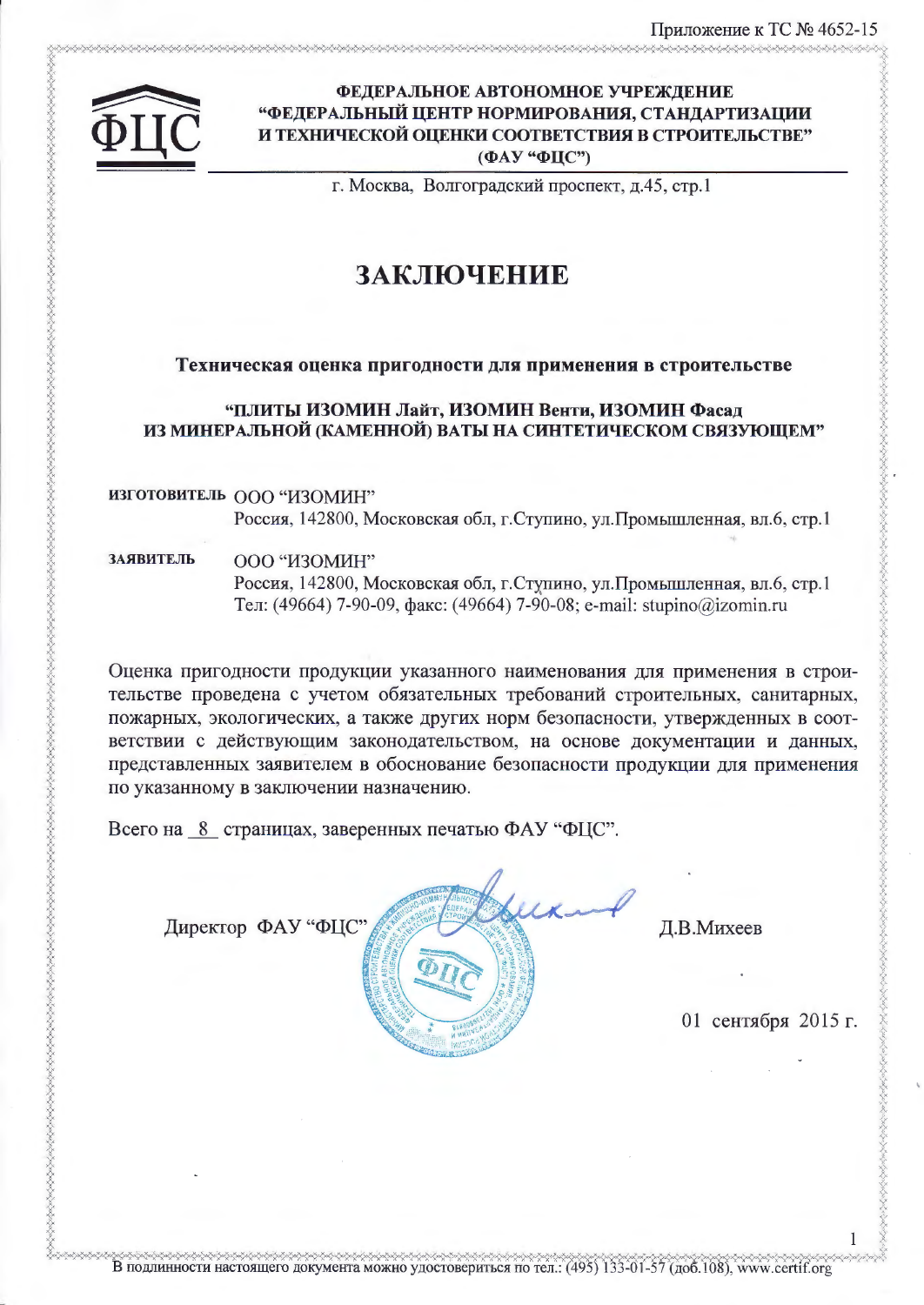#### **ВВЕДЕНИЕ**

В соответствии с постановлением Правительства Российской Федерации от 27 декабря 1997 г. № 1636 (в редакции от 05 января 2015 г. № 9) новые материалы, изделия и конструкции подлежат подтверждению пригодности для применения в Российской территории Федерации. Это положение строительстве на распространяется на продукцию, требования к которой не регламентированы нормативными документами полностью или частично и от которой зависят безопасность и надежность зданий и сооружений.

Федеральным законом от 27 декабря 2002 г. № 184-ФЗ "О техническом регулировании" определены виды действующих в стране нормативных документов, которыми регулируются вопросы безопасности. Это технические регламенты и разработанные для обеспечения их соблюдения национальные стандарты и своды правил в соответствии с публикуемыми перечнями, а до разработки технических регламентов - государственные стандарты, своды правил (СП) и другие нормативные документы, ранее принятые федеральными органами исполнительной власти. При наличии этих документов подтверждение пригодности продукции для применения в строительстве не требуется.

Наличие стандартов организаций или технических условий на новую продукцию не исключает необходимости подтверждения пригодности этой продукции для применения в строительстве. Оценка и подтверждение пригодности должны осуществляться в процессе освоения производства и применения новой продукции и результаты оценки следует учитывать при подготовке нормативных документов на эту продукцию, в т.ч. стандартов организаций, а также технических условий, которые являются составной частью конструкторской или технологической документации.

Сертификация (подтверждение соответствия) продукции и выполняемых с её применением строительных и монтажных работ осуществляется на добровольной основе в рамках систем добровольной сертификации, в документации которых определены правила проведения сертификации этой продукции и (или) работ с учетом сведений, приведенных в ТС.

Наличие добровольного сертификата может стать необходимым по требованию заказчика (приобретателя продукции) или саморегулируемой организации, членом которой является организация, выполняющая работы с применением продукции, на которую распространяется ТС.

Настоящее Введение представляется в порядке информации.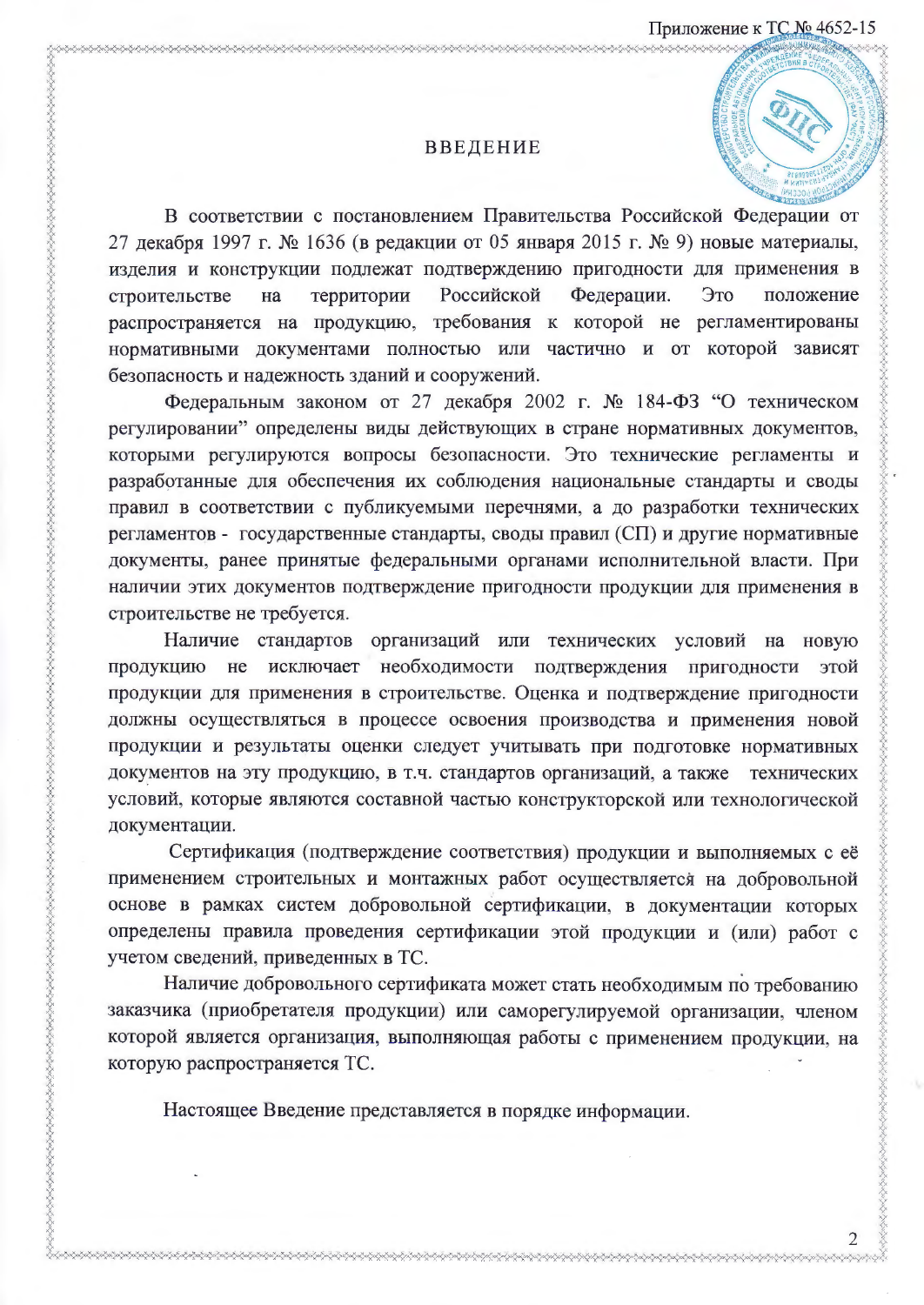#### 1. ОБЩИЕ ПОЛОЖЕНИЯ

1.1. Объектом настоящего заключения (техническая оценка или ТО) являются плиты ИЗОМИН Лайт, ИЗОМИН Венти, ИЗОМИН Фасад из минеральной (каменной) ваты на синтетическом связующем (далее - плиты или продукция), изготавливаемые и поставляемые ООО "ИЗОМИН" (Московская обл., г. Ступино).

1.2. ТО содержит:

назначение и область применения продукции;

ようしゃしゃしゃしゃしゃしゃしゃしゃしゃしゃしゃしゃしゃしゃしゃしゃしゃしゃ

принципиальное описание продукции, позволяющее проведение ее идентификации;

основные технические характеристики и свойства продукции, характеризующие безопасность, надежность и эксплуатационные свойства продукции;

дополнительные условия по контролю качества производства продукции;

выводы о пригодности и допускаемой области применения продукции.

1.3. В заключении подтверждаются характеристики продукции, приведенные в документации изготовителя, которые могут быть использованы при разработке проектной документации на строительство зданий и сооружений.

1.4. Вносимые изготовителем продукции изменения в документацию по производству продукции отражаются в обосновывающих материалах и подлежат технической оценке, если эти изменения затрагивают приведенные в заключении данные.

Заключение может быть дополнено и изменено также по инициативе ФАУ "ФЦС" при появлении новой информации, в т.ч. научных данных.

1.5. Заключение не устанавливает авторских прав на описанные в обосновывающих материалах технические решения. Держателем подлинника технического свидетельства и обосновывающей документации является заявитель.

1.6. Заключение составлено на основе рассмотрения материалов, представленных заявителем, технологической документации изготовителя, содержащей основные правила производства продукции, а также результатов проведенных расчетов, испытаний и экспертиз и других обосновывающих материалов, которые были использованы при подготовке заключения и на которые имеются ссылки. Перечень этих материалов приведен в разделе 6 заключения.

#### 2. ПРИНЦИПИАЛЬНОЕ ОПИСАНИЕ, НАЗНАЧЕНИЕ И ОБЛАСТЬ ПРИМЕНЕНИЯ ПРОДУКЦИИ

2.1. Плиты представляют собой изделия в форме прямоугольного параллеленипеда из волокон минеральной (каменной) ваты, скрепленных между собой отвержденным связующим.

2.2. Размеры и характеристики плит.

2.2.1. Плотность и размеры плит, а также предельные отклонения от них приведены в табл.1.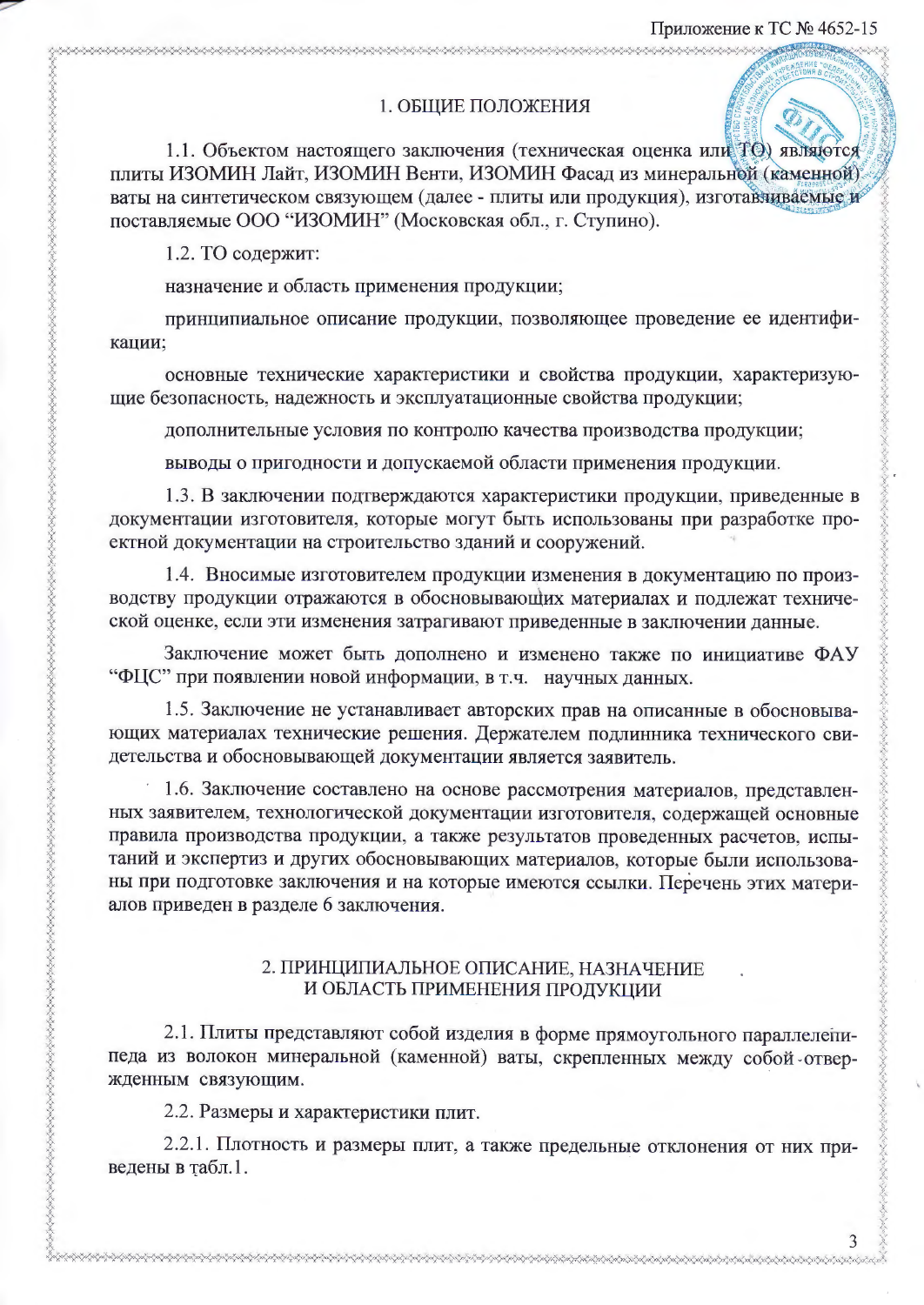## Приложение к ТС № 4652-15

|              |                                                           |                                                   |                            |                                           | «Таблица N                                          |
|--------------|-----------------------------------------------------------|---------------------------------------------------|----------------------------|-------------------------------------------|-----------------------------------------------------|
| Марка        | Плотность,                                                | Размеры номинальные*) и предельные отклонения, мм | Обозначения НД на          |                                           |                                                     |
|              | $K\Gamma/M^3$                                             | Длина                                             | Ширина                     | Толщина**)                                | методы контроля                                     |
| ИЗОМИН Лайт  | $25 (\pm 10\%)$<br>35 ( $\pm 10\%$ )<br>50 ( $\pm 10\%$ ) | $1000;1200 (\pm 5)$                               | 400;500; 1000<br>$(\pm 2)$ | $50 \div 200 (+3, -2)$<br>с интервалом 10 | ГОСТ 17177-94<br>ГОСТ EN 1602-2011                  |
| ИЗОМИН Венти | $80 (\pm 10\%)$<br>90 ( $\pm 10\%$ )                      | $1000;1200 (\pm 5)$                               | 400;500; 1000<br>$(\pm 2)$ | $50 \div 200$ (+3, -2)<br>с интервалом 10 | <b>FOCT EN 822 -2011</b><br><b>FOCT EN 823-2011</b> |
| ИЗОМИН Фасад | 150 $(\pm 10\%)$                                          | $1000;1200 (\pm 5)$                               | 400;500; 1000<br>$(\pm 2)$ | $20 \div 150 (+3, -2)$<br>с интервалом 10 |                                                     |

\*) - по согласованию с потребителем допускается изготовление плит других размеров

\*\*) - измерение толщины плит Изомин Лайт, в т.ч. для определения плотности, осуществляется под удельной нагрузкой 50 ( $\pm$ 1,5) Па, плит остальных марок - под удельной нагрузкой 250 ( $\pm$ 5) Па.

2.2.2. Заявленные отклонения от прямоугольности не превышают 5мм/м (определяются по ГОСТ EN 824-2011).

2.2.3. Заявленные отклонения от плоскостности не превышают 6 мм (определяются по ГОСТ EN 825-2011).

2.2.4. Разность длин диагоналей и разнотолщинность плит ИЗОМИН Лайт не превышает 5 мм, плит остальных марок - 3 мм.

2.3. Теплотехнические характеристики плит (декларируются изготовителем) приведены в табл. 2.

| Наименование<br>показателя, ед. изм.                                                                                                                     | ИЗОМИН Лайт<br>при номинальной<br>плотности, кг/м <sup>3</sup> |                |                | Заявленные значения для плит марок<br>ИЗОМИН Венти<br>при номинальной<br>плотности, кг/м <sup>3</sup> |                | <b>ИЗОМИН</b><br>Фасад | Обозначения<br>НД на мето-<br>ды контроля |
|----------------------------------------------------------------------------------------------------------------------------------------------------------|----------------------------------------------------------------|----------------|----------------|-------------------------------------------------------------------------------------------------------|----------------|------------------------|-------------------------------------------|
|                                                                                                                                                          | 25                                                             | 35             | 50<br>80       |                                                                                                       | 90             |                        |                                           |
| Теплопроводность при<br>$(283 \pm 1)K$ , $\lambda_{10}$ , $B_T/(M \cdot K)$ ,<br>не более                                                                | 0,037                                                          | 0,036          | 0,034          | 0,034                                                                                                 | 0,035          | 0,037                  | <b>ГОСТ 7076</b>                          |
| Теплопроводность при<br>$(298 \pm 1)$ K, $\lambda_{25}$ , BT/(M·K),<br>не более                                                                          | 0,040                                                          | 0,038          | 0,036          | 0.036                                                                                                 | 0,037          | 0,039                  | <b>ГОСТ 7076</b>                          |
| Расчетные значения теп-<br>лопроводности при усло-<br>виях эксплуатации А и Б<br>по СП 50.13330.2012,<br>$B_T/(M \cdot K)$ , не более: $\lambda_A$<br>ÅЕ | 0,048<br>0,051                                                 | 0,046<br>0.049 | 0,041<br>0,044 | 0,041<br>0,045                                                                                        | 0,042<br>0,045 | 0,042<br>0,046         | СП 23-101-<br>2004, прил.Е                |

Таблица 2

2.4. Плиты предназначены для применения в качестве тепло- звукоизоляционного слоя в строительных конструкциях, изделиях и системах, в т.ч. в системах утепления с внешней стороны наружных стен зданий и сооружений различного назначения.

2.5. Основное назначение плит в зависимости от марки указано в табл.3.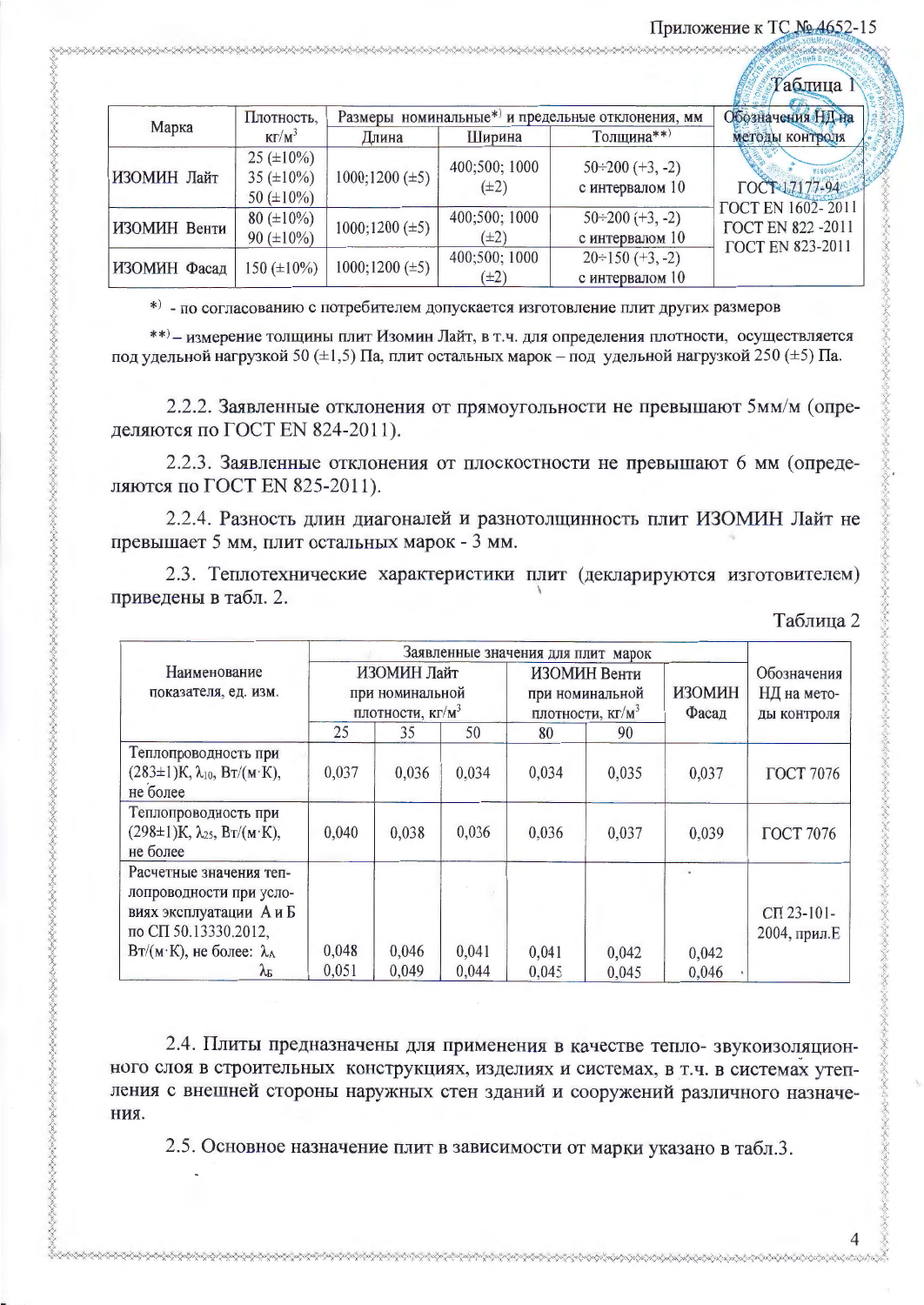#### Приложение к ТС № 4652-15

|                                                    | Г <del>а</del> блица                                                                                                                                                                                                                                                                                                                                               |
|----------------------------------------------------|--------------------------------------------------------------------------------------------------------------------------------------------------------------------------------------------------------------------------------------------------------------------------------------------------------------------------------------------------------------------|
| Марка плиты                                        | Основное назначение                                                                                                                                                                                                                                                                                                                                                |
| ИЗОМИН Лайт<br>(плотностью 25 кг/м <sup>3</sup> )  | Ненагруженная теплоизоляция потолков, перегородок, перекрытий над техниче-<br>ским подпольем, мансардных помещений и т.п.                                                                                                                                                                                                                                          |
| ИЗОМИН Лайт<br>(плотностью 35 кг/м <sup>3</sup> )  | Внутренний слой в навесных фасадных системах с воздушным зазором при двух-<br>слойном выполнении изоляции.<br>Ненагруженная теплоизоляция потолков, перегородок, перекрытий над техниче-<br>ским подпольем, мансардных помещений и т.п.                                                                                                                            |
| ИЗОМИН Лайт<br>(плотностью 50 кг/м <sup>3</sup> )  | Внутренний слой в навесных фасадных системах с воздушным зазором при двух-<br>слойном выполнении изоляции.<br>Теплоизоляционный слой в конструкциях трехслойных стен с воздушным зазором<br>или без него.<br>Теплоизоляционный слой в конструкциях скатных кровель при укладке утеплителя<br>в межстропильном пространстве.                                        |
| ИЗОМИН Венти<br>(плотностью 80 кг/м <sup>3</sup> ) | Однослойная теплоизоляция в навесных фасадных системах с воздушным зазором.<br>Теплоизоляционный слой в бетонных и железобетонных стеновых панелях.                                                                                                                                                                                                                |
| ИЗОМИН Венти<br>(плотностью 90 кг/м <sup>3</sup> ) | Наружный слой в навесных фасадных системах с воздушным зазором при двух-<br>слойном выполнении изоляции.<br>Теплоизоляционный слой в бетонных и железобетонных стеновых панелях.                                                                                                                                                                                   |
| ИЗОМИН Фасад                                       | Теплоизоляционный слой в фасадных теплоизоляционных композиционных систе-<br>мах с наружными штукатурными слоями. Рассечки, в т.ч. противопожарные, в фа-<br>садных теплоизоляционных композиционных системах с наружными штукатурны-<br>ми слоями при применении в качестве основного теплоизоляционного слоя горю-<br>чих материалов, например, пенополистирола. |

# 3. ПОКАЗАТЕЛИ И ПАРАМЕТРЫ, ХАРАКТЕРИЗУЮЩИЕ НАДЕЖНОСТЬ И БЕЗОПАСНОСТЬ ПРОДУКЦИИ

3.1. Для изготовления плит применяется минеральная (каменная) вата с температурой плавления (спекания) волокон не ниже 1000°С, соответствующая показателям, приведенным в табл. 4.

## Таблица 4

| Наименование показателя                                     | Установленное<br>значение | Обозначения НД<br>на методы контроля                  |
|-------------------------------------------------------------|---------------------------|-------------------------------------------------------|
| Модуль кислотности, не менее                                | 1,9                       | ГОСТ 2642.3, ГОСТ 2642.4,<br>ГОСТ 2642.7, ГОСТ 2642.8 |
| Водостойкость (рН), не более                                | 3,5                       | <b>ГОСТ 4640</b>                                      |
| Средний диаметр волокна, мкм                                | $3\div 6$                 | <b>ГОСТ</b> 17177                                     |
| Содержание неволокнистых включений, % по<br>массе, не более | 4,5                       | <b>ГОСТ 4640</b><br>$\breve{\phantom{a}}$             |

3.2. Физико-механические показатели плит приведены в табл.5.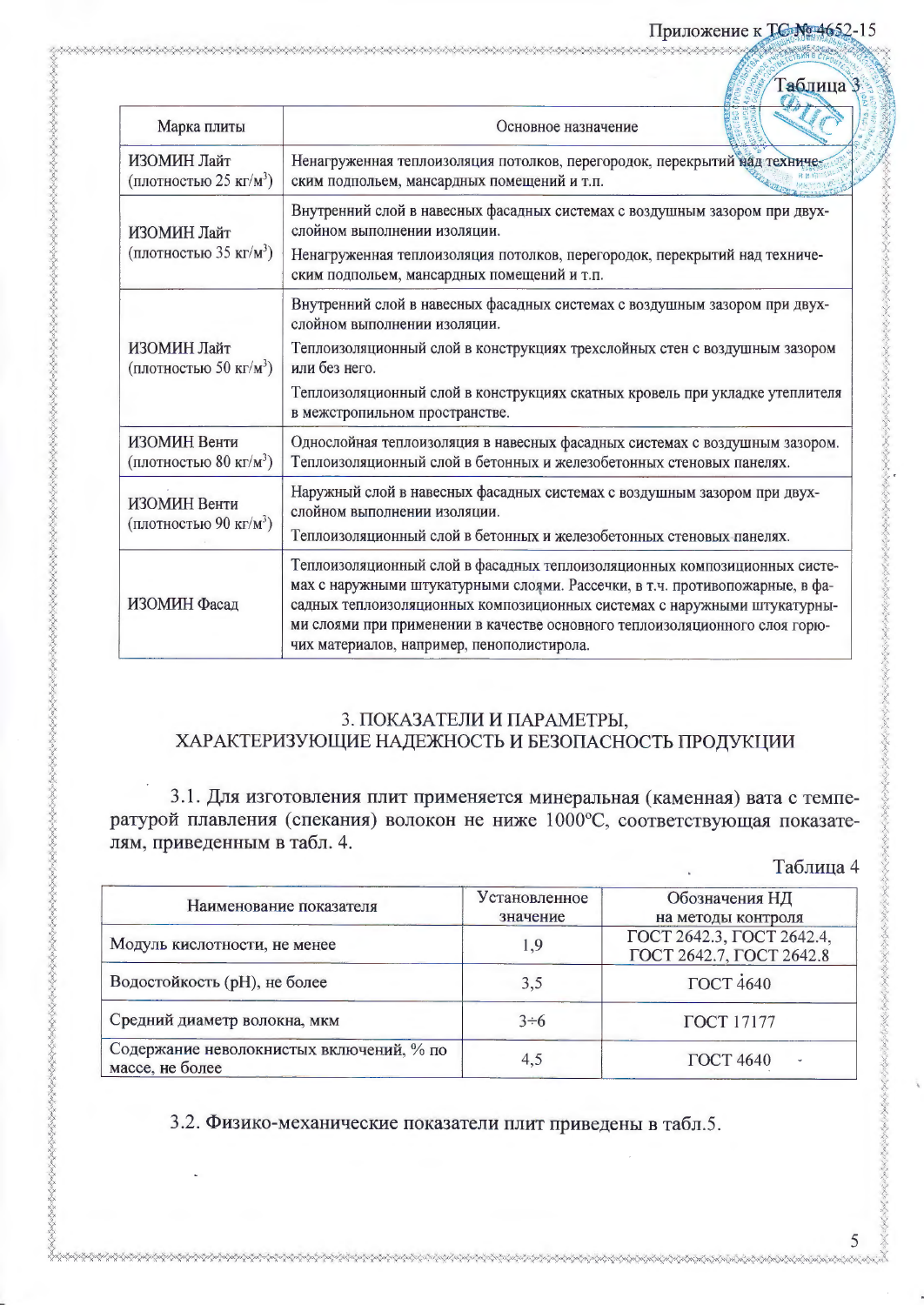#### Приложение к ТС № 4652-15

|                                                                                               |                                                                |     |                                                                 |                |                        |                                           | Табяица 5                          |
|-----------------------------------------------------------------------------------------------|----------------------------------------------------------------|-----|-----------------------------------------------------------------|----------------|------------------------|-------------------------------------------|------------------------------------|
| Наименование<br>показате-<br>ля, ед. изм.                                                     | Заявленные значения для плит марок                             |     |                                                                 |                |                        |                                           |                                    |
|                                                                                               | ИЗОМИН Лайт<br>при номинальной<br>плотности, кг/м <sup>3</sup> |     | ИЗОМИН Венти<br>при номинальной<br>плотности, кг/м <sup>3</sup> |                | <b>ИЗОМИН</b><br>Фасад | Обозначения НД<br>на методы кон-<br>троля |                                    |
|                                                                                               | 25                                                             | 35  | 50                                                              | 80             | 90                     |                                           |                                    |
| Прочность на сжатие при 10%-<br>ной относительной деформации,<br>кПа, не менее                |                                                                |     |                                                                 | 20             | 20                     | 45                                        | <b>TOCT EN 826-2011</b>            |
| Предел прочности при растяже-<br>нии перпендикулярно к лицевым<br>поверхностям, кПа, не менее |                                                                |     |                                                                 | 3              | $\overline{3}$         | 15                                        | ГОСТ EN 1607-<br>2011              |
| Предел прочности при растяже-<br>нии параллельно лицевым по-<br>верхностям, кПа, не менее     | 1                                                              | 1,4 | 2                                                               |                |                        |                                           | <b>FOCT EN 1608-</b><br>2011       |
| Сжимаемость под удельной<br>нагрузкой 2000 Па, %, не более                                    | 30                                                             | 20  | 10                                                              | $\overline{4}$ | 4                      |                                           | ГОСТ 17177-94                      |
| Содержание органических ве-<br>ществ, % по массе, не более                                    | 2,5                                                            | 2,5 | 2,5                                                             | 3,5            | 3,5                    | 4,5                                       | ГОСТ 31430-2011<br>(EH 13820:2003) |
| Водопоглощение при кратковре-<br>менном и частичном погружении,<br>$KT/M^2$ , не более        | 1,0                                                            | 1,0 | 1,0                                                             | 1,0            | 1,0                    | 1,0                                       | <b>FOCT EN 1609-</b><br>2011       |
| Паропроницаемость, мг/м·ч· Па,<br>не менее                                                    | 0,3                                                            | 0,3 | 0,3                                                             | 0,3            | 0,3                    | 0,3                                       | ГОСТ 25898-2012                    |

3.3. По Техническому регламенту о требованиях пожарной безопасности (№ 123-ФЗ от 22.07.2008) плиты относятся к классу пожарной опасности КМ0: негорючие материалы (НГ по ГОСТ 30244-94).

3.4. В соответствии с НРБ-99 по содержанию естественных радионуклидов плиты относятся к 1-му классу строительных материалов.

3.5. Условия применения плит для конкретных случаев устанавливаются в проектной документации на строительство объектов с учетом требований действующих нормативных документов, а также положений, содержащихся в технических оценках пригодности соответствующих фасадных систем.

## 4. ДОПОЛНИТЕЛЬНЫЕ УСЛОВИЯ ПРОИЗВОДСТВА, ПРИМЕНЕНИЯ И СОДЕРЖАНИЯ, КОНТРОЛЯ КАЧЕСТВА

4.1. Изготовление плит осуществляется в соответствии с технологическим регламентом, утвержденным в установленном порядке.

4.2. Минеральная (каменная) вата для изготовления плит производится из сырьевой смеси, состоящей преимущественно из изверженных горных пород.

4.3. В качестве связующего при производстве плит применяют композиции, состоящие из водорастворимых синтетических смол, модифицирующих, гидрофобизирующих, обеспыливающих и других добавок.

4.4. Нормативными документами изготовителя предусмотрен выпуск плит однородной структуры. В плитах не допускается наличие расслоений, разрывов, пустот, посторонних включений, сгустков связующего, непропитанных участков.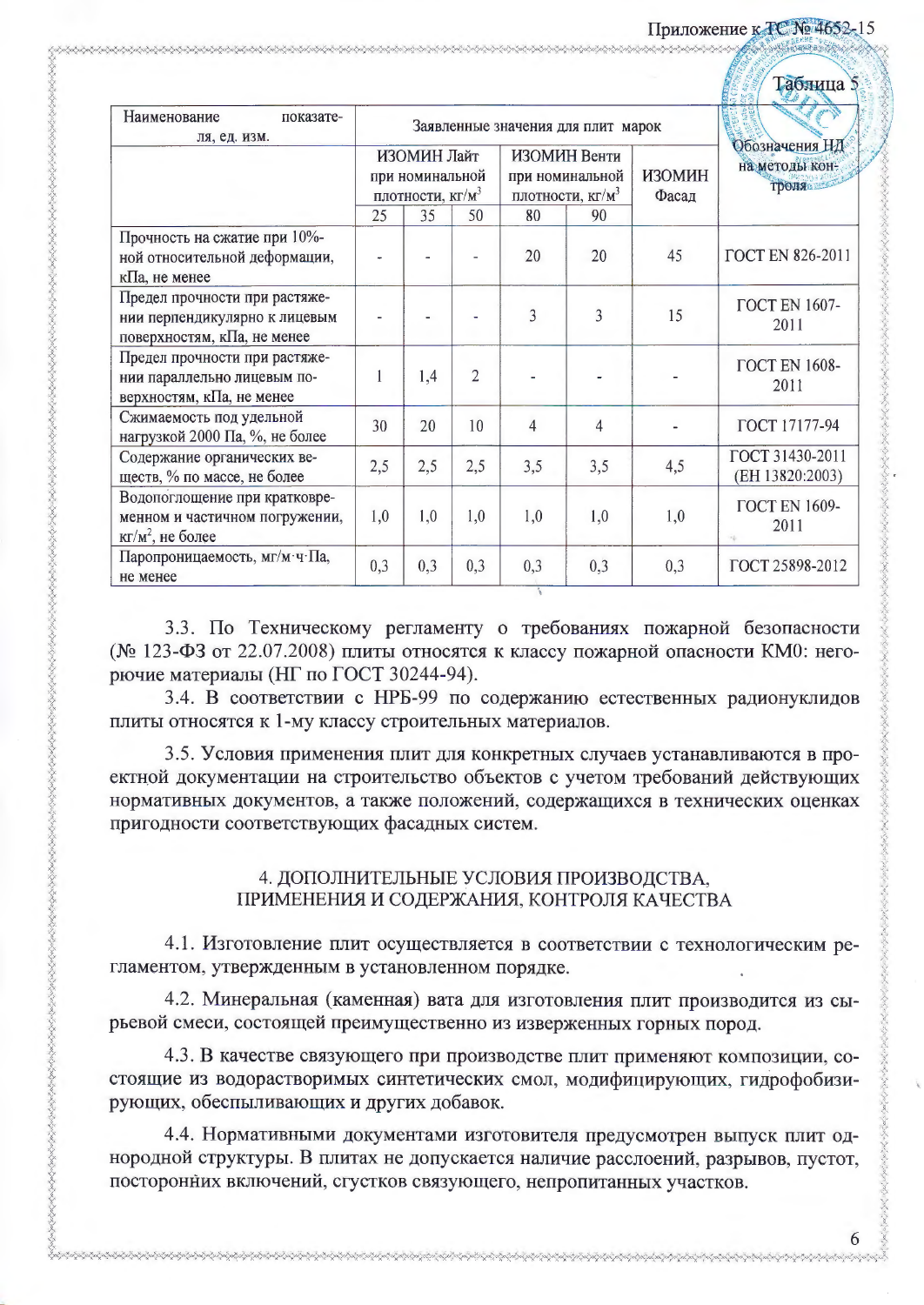4.5. Предусмотренная нормативными документами изготовителя упаковка в полимерную пленку обеспечивает защиту плит от внешних воздействий и сохранение заявленных технических характеристик в течение установленного изготовителем гарантийного срока.

4.6. В случае, если предполагается длительное (более 3-х месяцев) хранение плит вне крытых складов, рекомендуется дополнительная упаковка поддонов с плитами в полимерную пленку, защищающую от ультрафиолетового излучения.

4.7. При применении в навесных фасадных системах с воздушным зазором плиты ИЗОМИН Лайт и ИЗОМИН Венти закрепляют на изолируемых поверхностях тарельчатыми дюбелями в соответствии с техническими решениями и технологией устройства конкретных систем.

4.8. Поверхность плит, обращенная в сторону воздушного зазора, как правило, не требует дополнительной защиты полимерными мембранами. Необходимость применения мембран устанавливается в проекте привязки соответствующей системы с учетом условий эксплуатации конкретного здания.

4.9. При двухслойном выполнении изоляции плиты наружного и внутреннего слоев устанавливают со смещением по вертикали и горизонтали относительно друг друга для перекрытия стыков.

4.10. Плиты ИЗОМИН Фасад, а также их фрагменты, используемые в качестве рассечек, закрепляют на изолируемых поверхностях клеем и дюбелями в соответствии с техническими решениями и технологией устройства конкретных систем.

4.11. При транспортировании и хранении принимаются меры для предотвращения механических повреждений и увлажнения плит.

4.12. Контроль качества плит осуществляется в соответствии с периодичностью и процедурами, установленными в нормативной документации изготовителя.

4.13. При применении плит должны соблюдаться правила охраны труда и техники безопасности, установленные СНиП 12-03-2001, СНиП 12-04-2002 и другими нормативными документами.

# 5. ВЫВОДЫ

5.1. Плиты ИЗОМИН Лайт, ИЗОМИН Венти, ИЗОМИН Фасад из минеральной (каменной) ваты на синтетическом связующем, выпускаемые ООО "ИЗОМИН", пригодны для применения в качестве тепло-звукоизоляционного слоя в строительных изделиях, конструкциях и системах, в т.ч. в системах утепления с внешней стороны наружных стен зданий и сооружений различного назначения при условии, что характеристики и условия применения плит соответствуют принятым в настоящем техническом заключении и в обосновывающих материалах.

5.2. Конкретное применение плит, в зависимости от марки, осуществляется в соответствии с назначением, указанным в табл. 3 настоящего заключения.

5.3. Плиты могут применяться **BO BCCX** климатических районах  $\Pi$ O СП 131.13330.2012 и зонах влажности по СП 50.13330.2012.

5.4. Допускаемая степень агрессивности наружной среды по СП 28.13330.2012неагрессивная, слабоагрессивная, среднеагрессивная.